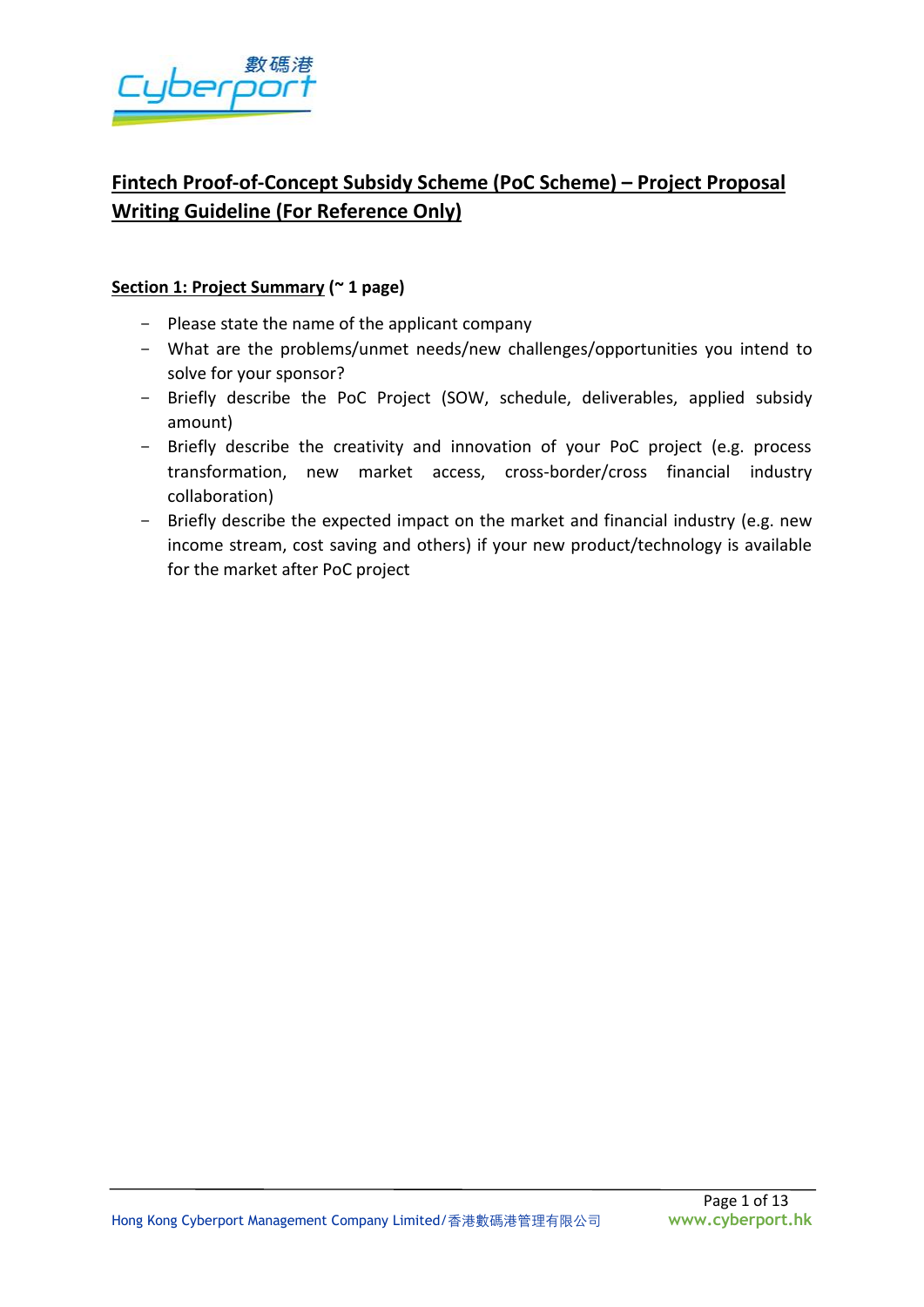

# **Section 2: Company Overview (~ 1 page)**

- What are your fintech business activities in Hong Kong?
- What are your current products and services?
- What are your market segments and target user groups?
- What are your achievements/key milestones in fintech industry?
- What is your company structure (Please provide an organisation chart)?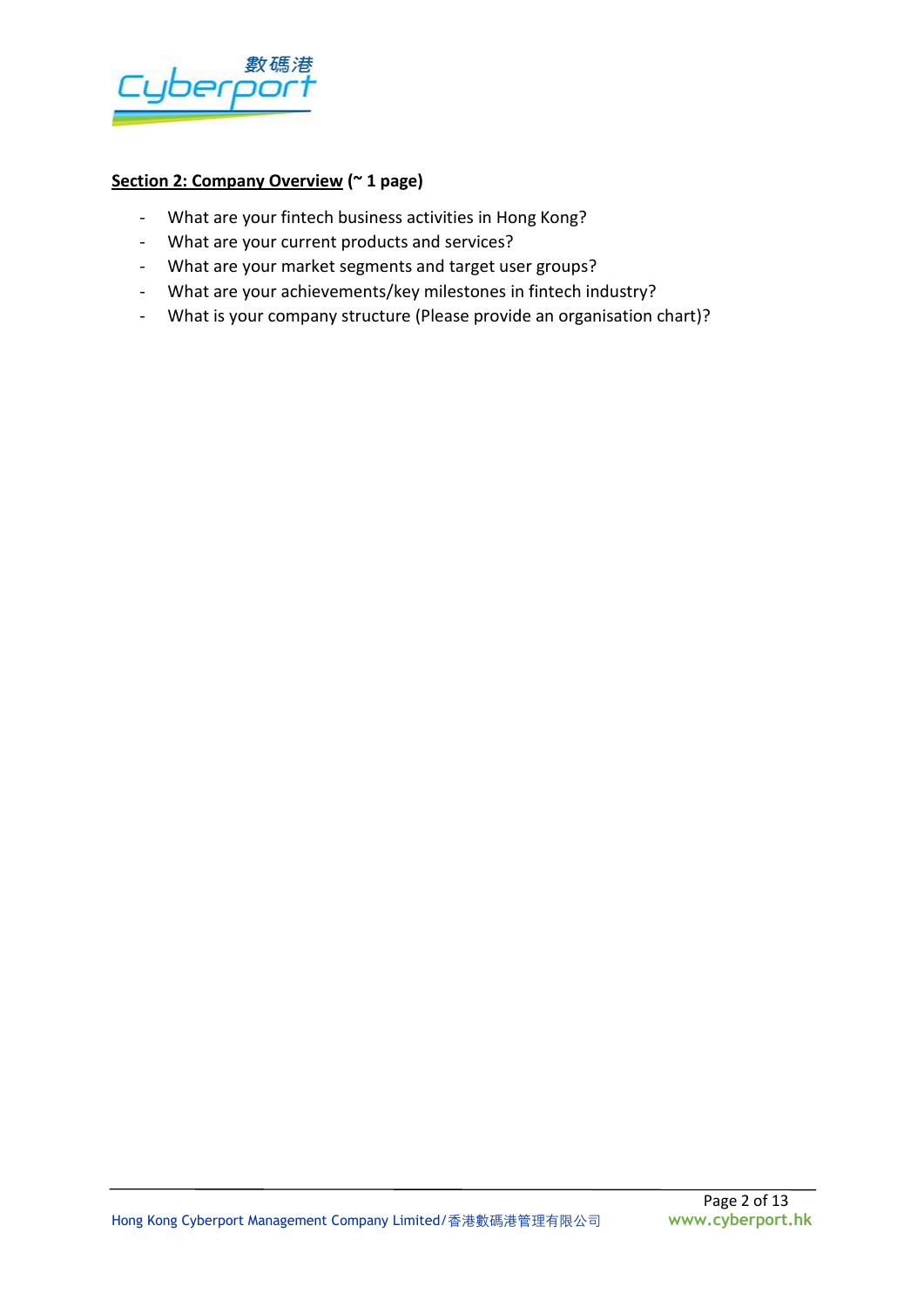

# **Section 3: Background of the Problem/Opportunity (~ 1-2 page)**

- What are the key problems/new challenges/opportunities of your project sponsor?
- Are they the common problems/new challenges/opportunities in their industry and why?
- Which problems/new challenges/opportunities are posting the most adverse/positive impacts to the sponsor and their industry?
- What are the requirements of your sponsor for this PoC project?
- Explain on how the relevance of PoC project's creativity and innovation can address operational pain point in their daily workflow or future business growth
- What are the key challenges/barriers for developing the fit-for-purpose solution before your PoC project to address the unmet needs?
- What are the problems of the current technology adopted by your project sponsor if there is no existing one?
- What is the opportunity size/economic benefits to the industry (not restricted to Hong Kong) if the problem is solved by your solution?
- Will your solution facilitate new client acquisition/income stream or improve operational efficiency? Please explain how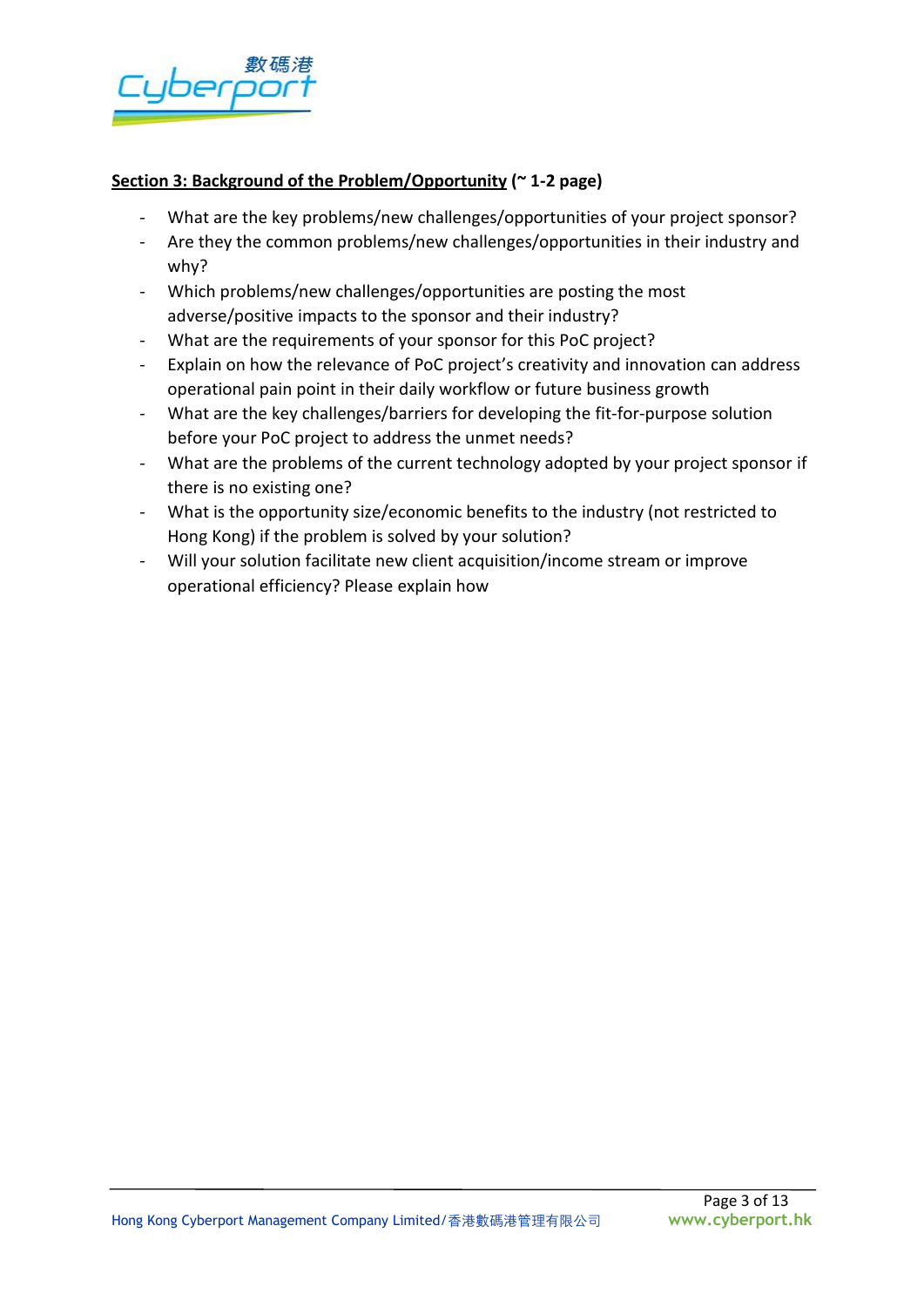

#### **Section 4: Proposed Solution (~ 3-4 pages)**

- What are the solution's relevance and benefits to your sponsor (such as measurable productivity improvement, cost savings, business model expansion and transformation, access to new markets and/or revenue streams)?
- How can the solution offer competitive advantage to your sponsor over the rivals?
- What is the innovativeness, uniqueness and originality of proposed solution? Please compare it to existing practices and alternative solutions.
- What is the technical and functional details of the solution? Please provide
- Please provide the user case, functional and technical design with workflow and system diagram, where appropriate.
- Who will be involved from your sponsor for PoC testing? Please briefly describe the departments involved in testing?
- How is the solution technically and functionally feasible to be commercialisation? A brief description of the business model where possible.
- How can the solution be scalable to meet the growing needs of your sponsor or the market as a whole?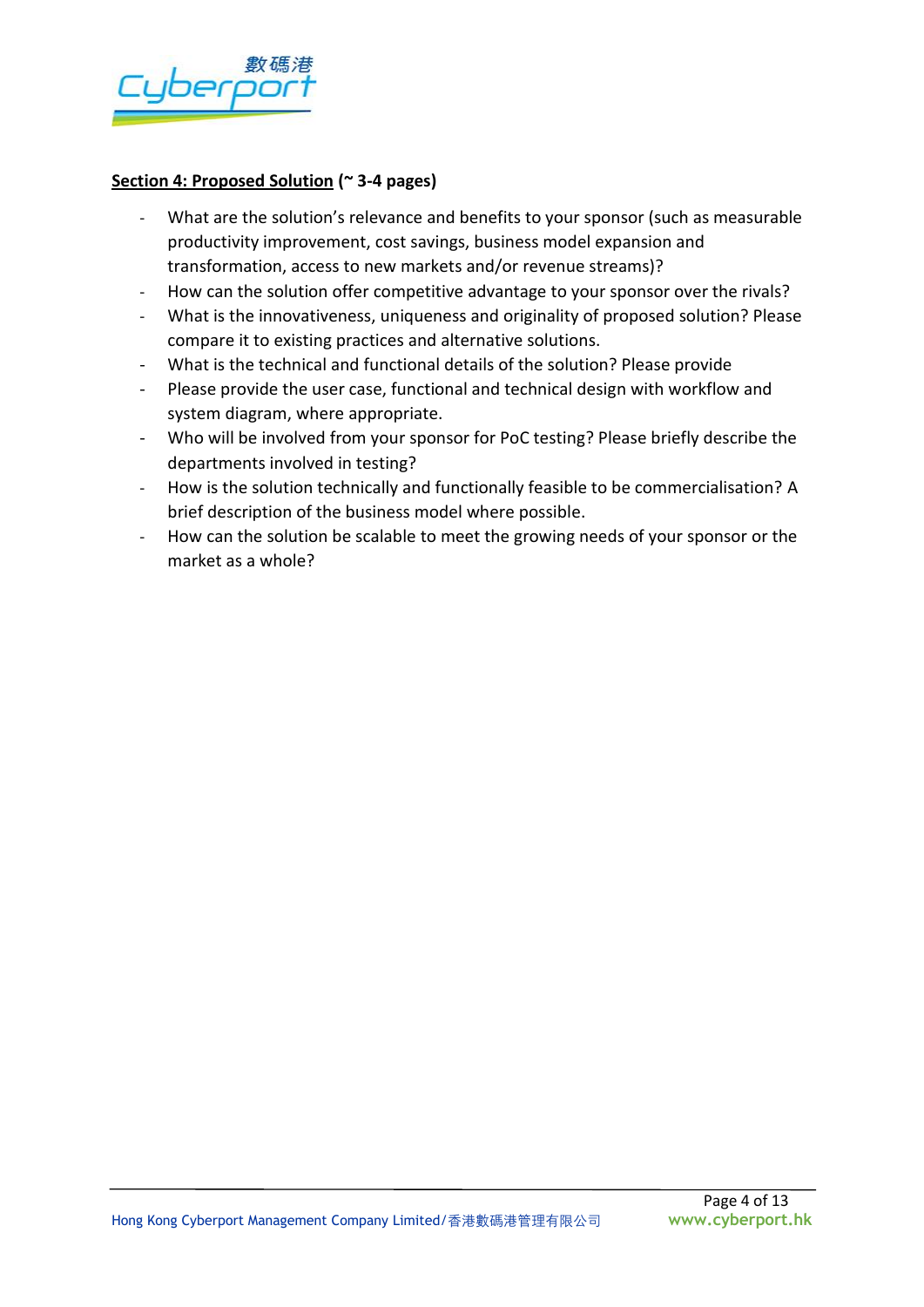

#### **Section 5: Projected Benefits/Impact to Market and Financial Industry (~ 2-3 pages)**

- Provide details on how the proposed project will benefit the wider financial community:
	- o What is the short-term and long-term benefits/impacts on the financial industry and regional interest (Please explain in detail if your PoC project can make an impact in Greater Bay Area/cross border business/cross financial industry)?
	- o How will it contribute to the scale (depth and breadth) to the targeted market/segment?
	- o Will it involve knowledge transfer via the import of specialist talent or knowledge? If yes, how?
	- o How will it result in a new innovative financial products, services or technologies/processes?
	- o Will it generate a new kind of professional demand in financial and IT industry?
	- o What are the collaborations with other industry players (crossindustry)/research institutions that would help develop a vibrant innovation eco-system?
	- o How will it generate downstream or other spin-off benefits that accrue to other sectors of the financial services industry, and/or other industries; and
	- o Any other benefits?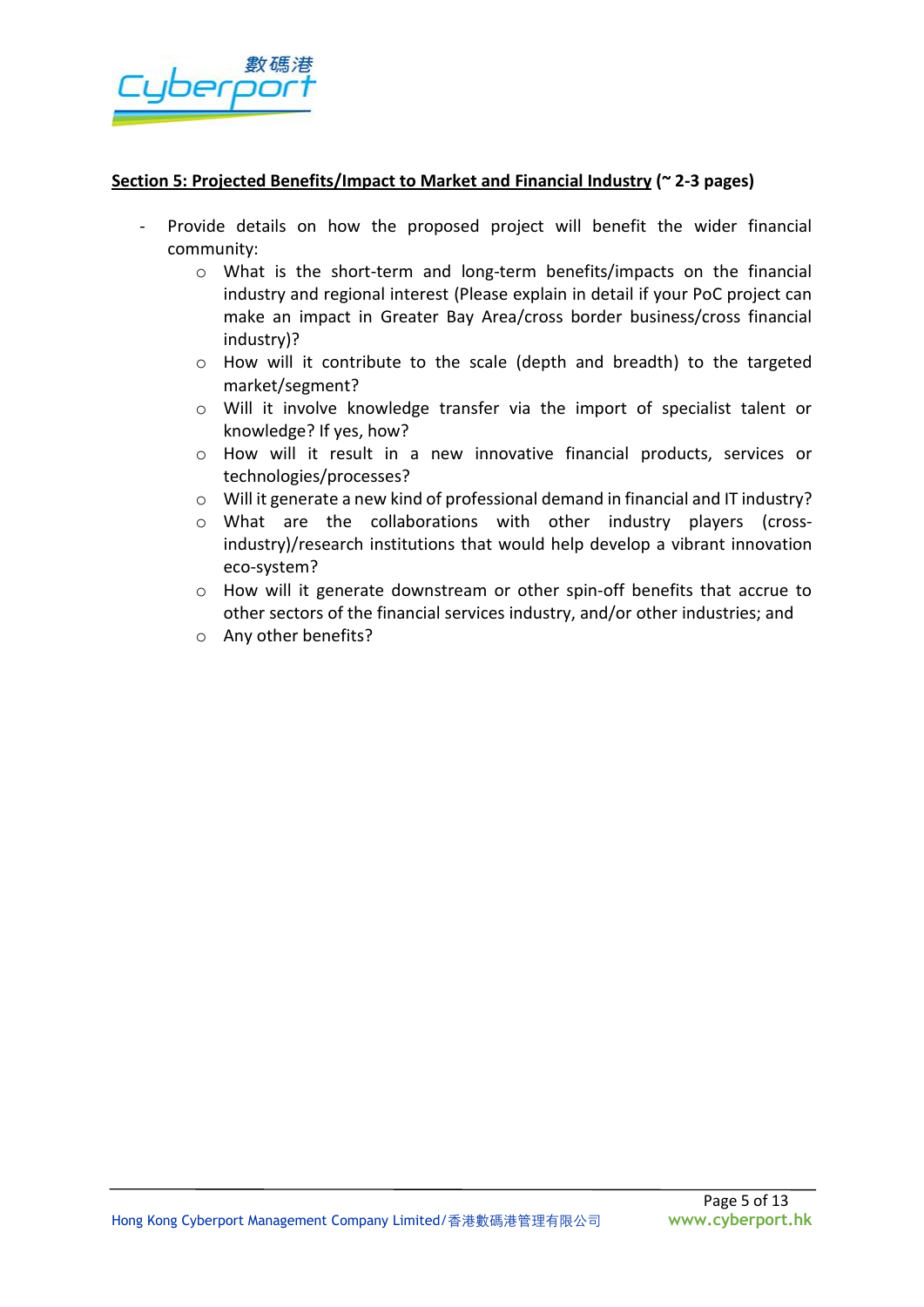

#### **Section 6: Project Sponsor (~ 1 page)**

- What is the name and business of the sponsor?
- Who are the IT and business representative of FI (Name and contact details, roles and responsibilities in this project)?
- What is the technical and other support required from sponsor and why?
- What and how many business units and users required to participate in PoC testing?
- Is there any cross-border coordination (internally and externally) needed to drive the PoC testing? If yes, please describe what and how will they contribute to the success of the PoC project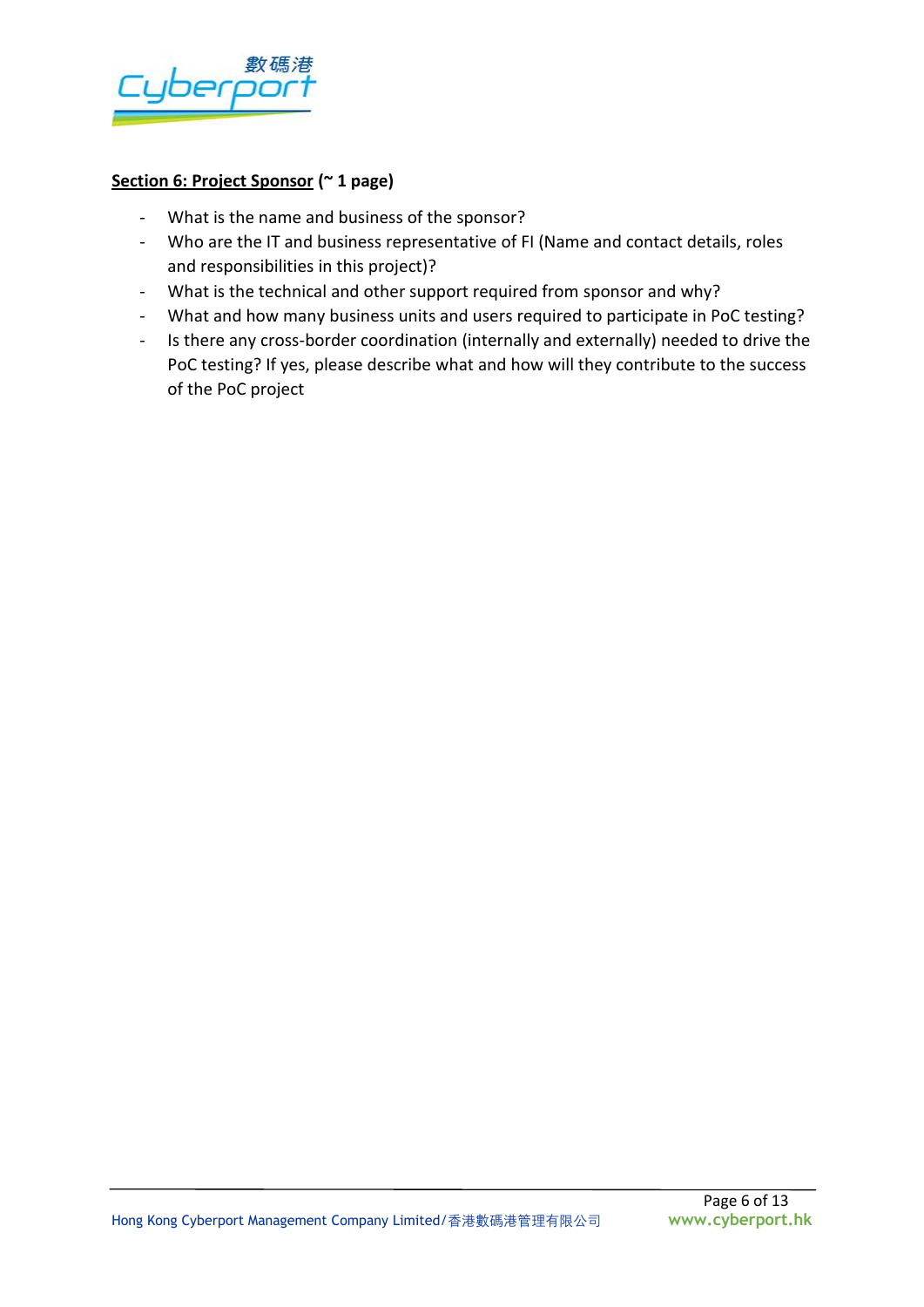

#### **Project 7: Scope of Work (~ 1 page)**

- What is specific technology application or process innovation design to be developed or investigated within the scope of the project?
- Will there be any new API to be developed for the PoC project?
- Is there data integration work required for the PoC with the sponsor?
- Will there be data cleansing or migration work required for the PoC?
- Is there a prototype to be delivered? How can it be demonstrated as part of the acceptance?
- Is there any statistic figures or performance indicators (system/business) to be collected? If yes, what are they?
- What are the key remaining challenges/tasks to be resolved? If prior R&D technical work has already been done.
- What is the out of scope items for the project, if any?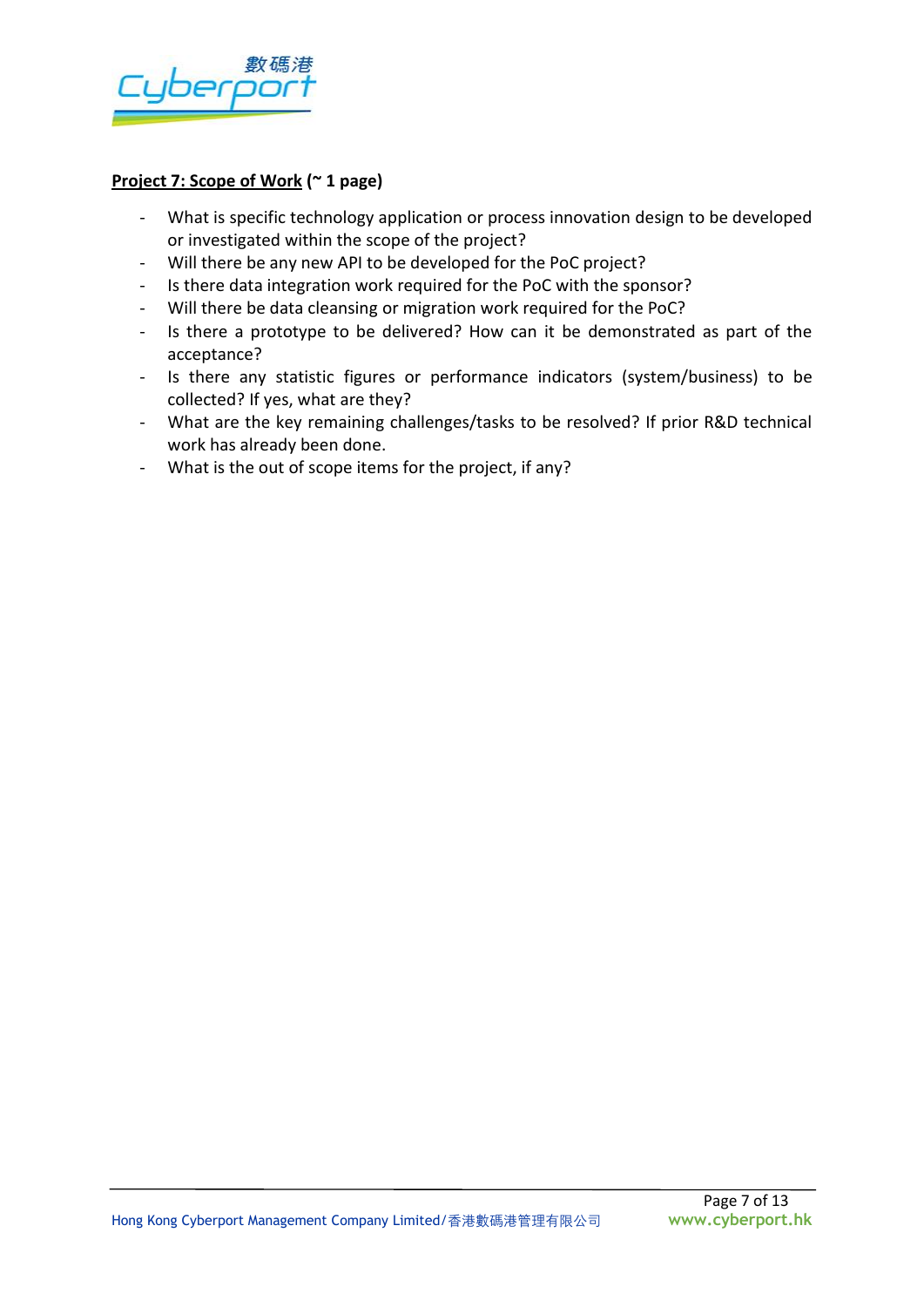

#### **Section 8: Project Timeline (~ 1 page)**

- Present the overall project plan in Gantt chart or table format, which shall include the duration for each key milestone of the project
- What are the activities to be done during the period to arrive each milestone?
- What is the output to be delivered at the end of the milestone?
- All these deliverables should match with the project objectives, targets, and success metric set before.
- What are the resources allocated to each milestone/activity to produce the deliverables?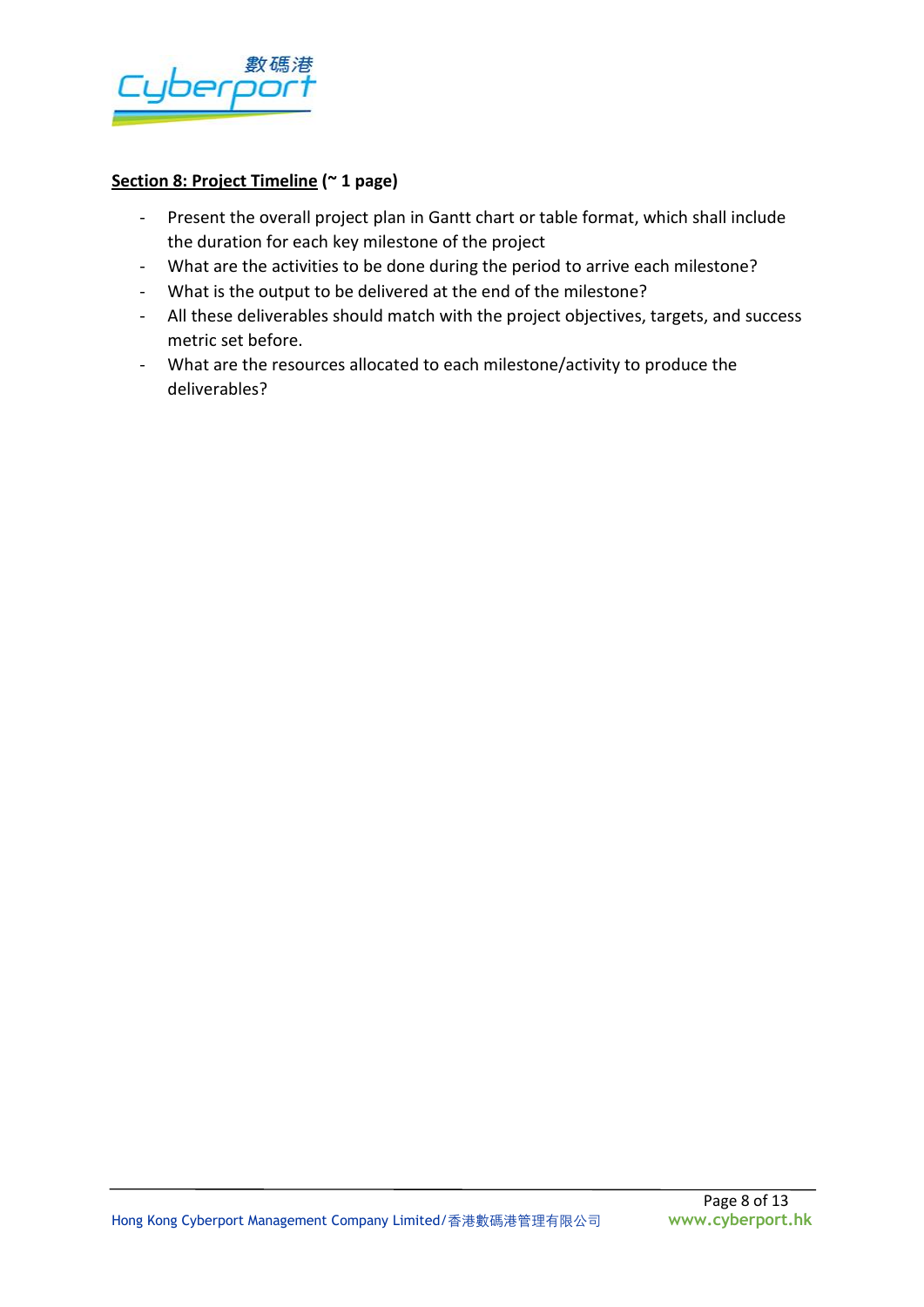

# **Section 9: Project Resources (~ 1 page)**

- What are the technical resources required to deliver the outputs specified within the project scope? If there are other costs needed, please specify why it is required for the project
- Please describe the profile of each project team member, including their working experience, technical skills, previous project delivered
- What is the role and responsibility of each member in the project?
- Please give a project organisation chart showing the team structure.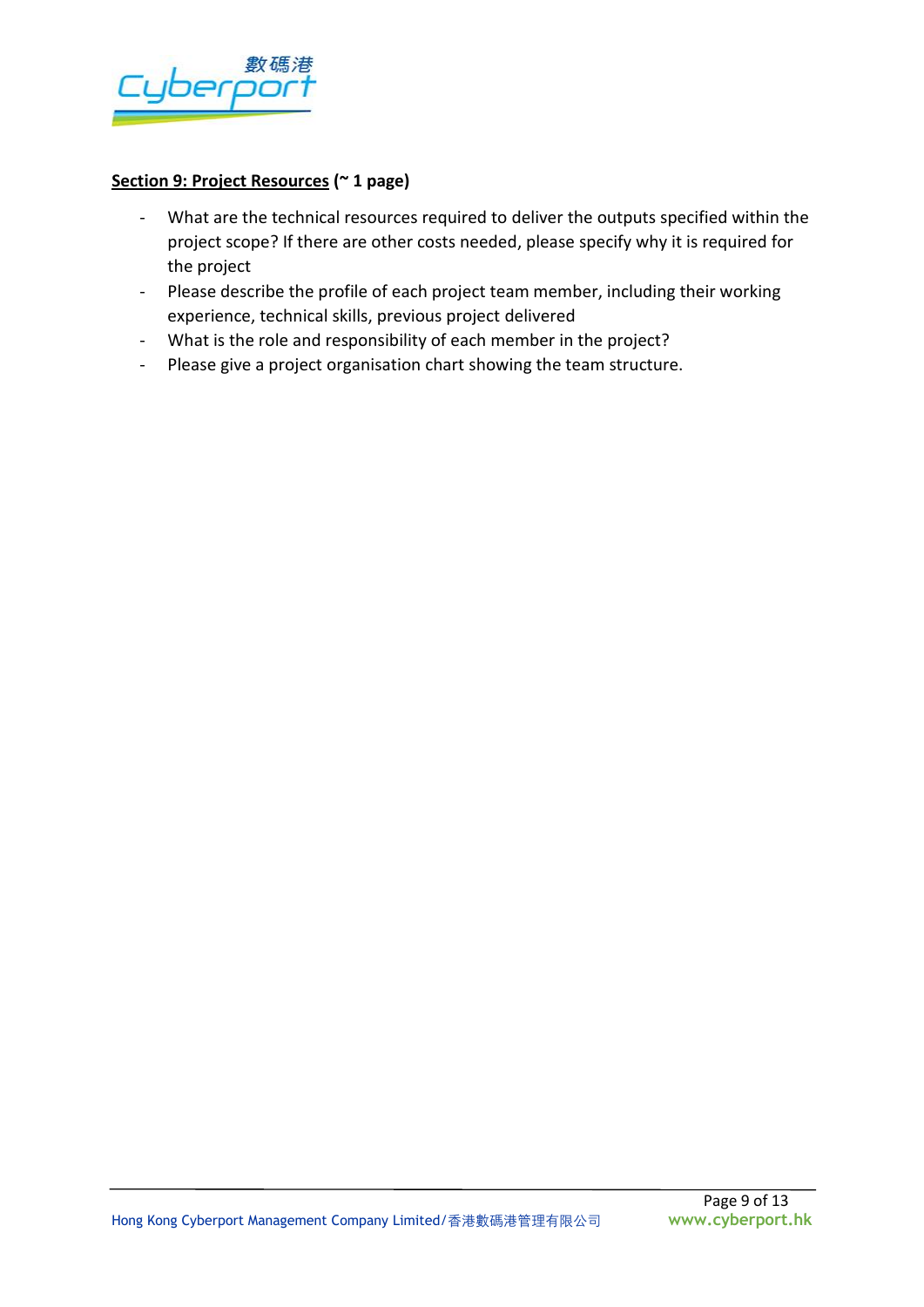

#### **Section 10: Project Deliverables (~ 2-3 pages)**

- What are the shareable work products that will be developed? (This can be intellectual property, viable prototypes, source code, technology disclosures, indepth technical reports on the investigative work done, and rigorous conclusions on the applicability of the concept)
- How are the learnings and knowledge to be shared and how? e.g. workshops, open source foundations or demonstration etc.
- For technical equivalence trials, please also include the evaluation matrix for comparison of the current and new process or technology to be trialled?
- What is the measurable outcome or a deliverable indicator to be delivered in order to minimise ambiguity when qualitative measures are used?
- Describe the acceptance criteria of the deliverables and the responsible person/department from sponsor for acceptance?
- Describe briefly the content of your progress report and final report?

*Remark: Applicant company is not required to cede rights to any intellectual property as part of this scheme but may do so if mutually agreed upon.*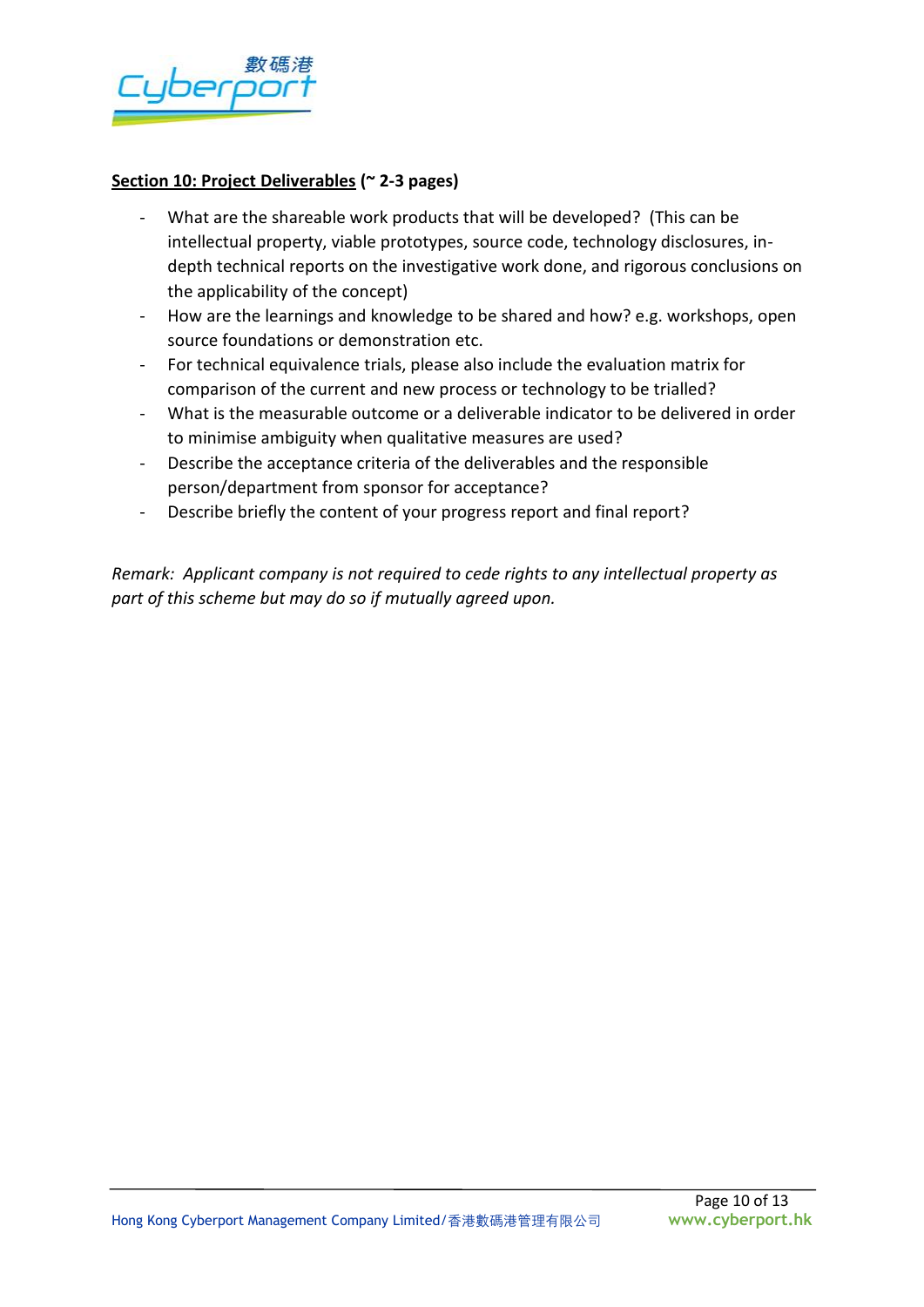

# **Section 11: Project Risk (~ 1 page)**

- What are the possible project risks (technical, operational, financial, and counterparty risks)? These can be any known or potential uncertainties that will stop you from achieving the project objective?
- What is the mitigation plan to avoid these risks?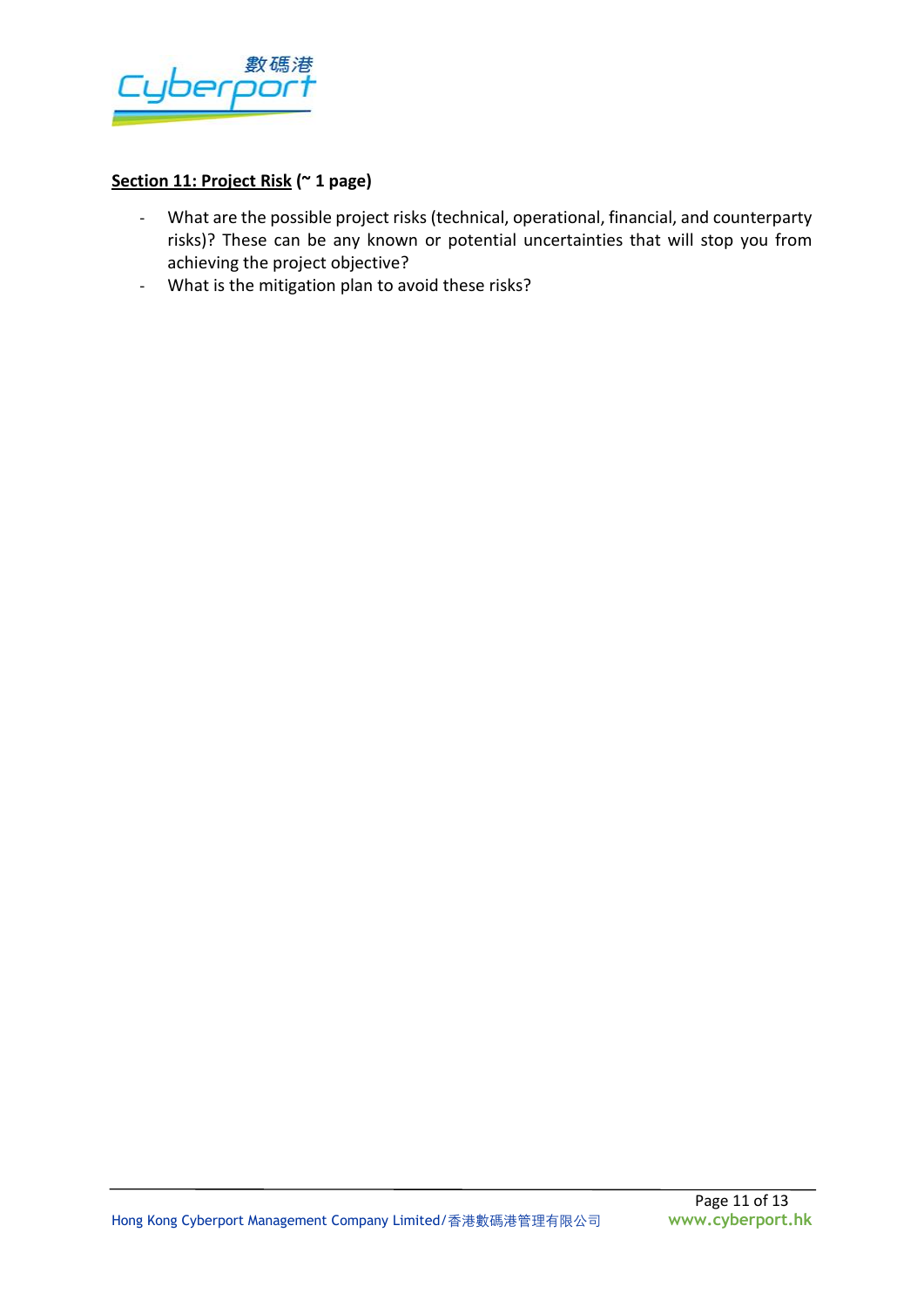

# **Section 12: Project Governance (~ 1 page)**

- Who should make a project decision or resolve a disagreement and how?
- Who from the sponsor can you escalate the risk/issue to and how?
- How often you will update the project status to your sponsor?